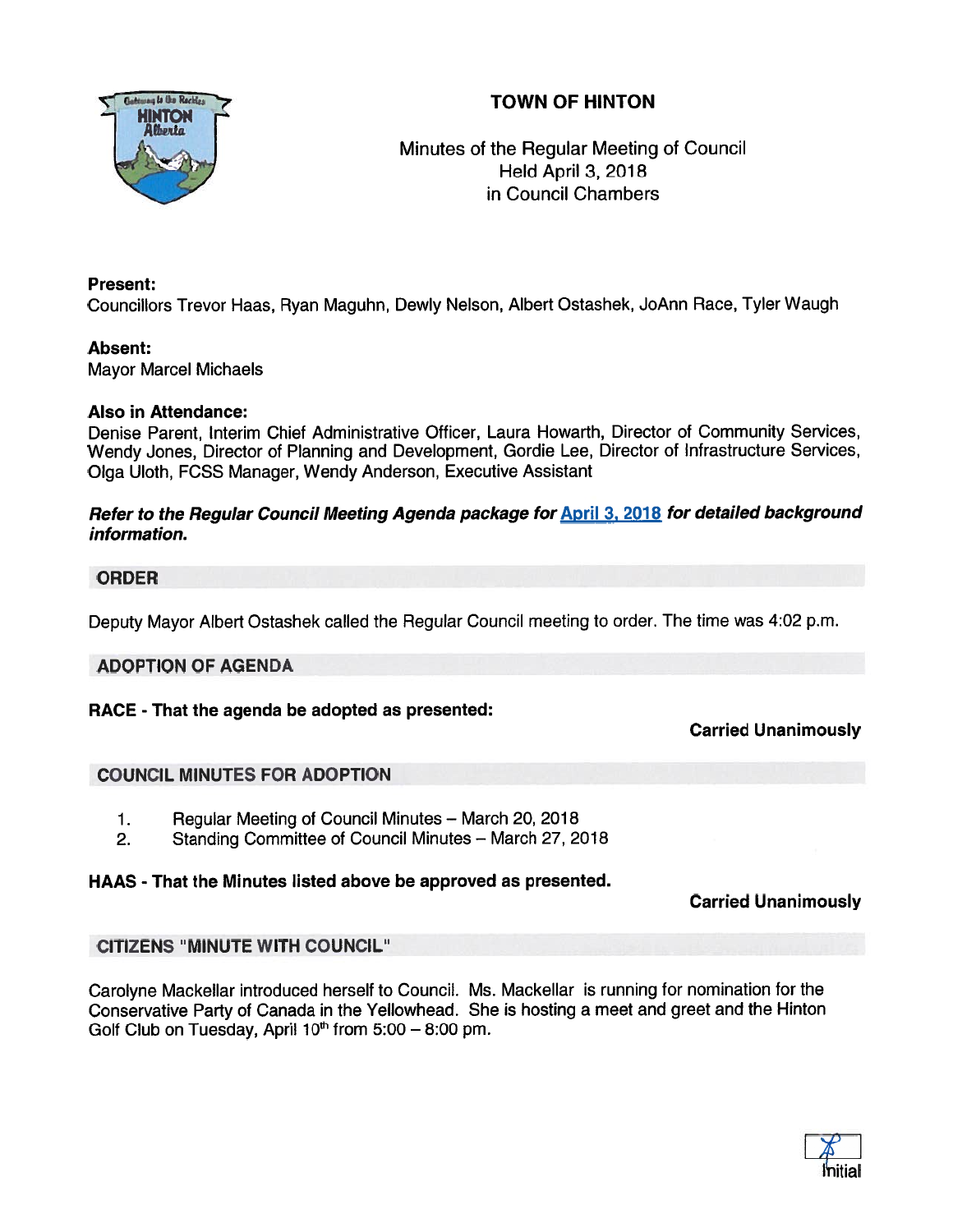#### DELEGATIONS AND PRESENTATIONS

#### Athabasca Watershed Council

Marie Bay Breiner provided Council with <sup>a</sup> presentation on the Athabasca Watershed Council which was established in 2009. The PowerPoint presentation is attached to the April 3, 2018 meetings as Attachment 1.

# **Hinton Municipal Library V**• **Channel Contract Contract Contract Contract Contract Contract Contract Contract Contract Contract Contract Contract Contract Contract Contract Contract Contract Contract Contract Contract Con**

Hank Smit, Chair, spoke to Council to about the 2017 Highlights (all information is provided in the April 3, 2018 agenda package). The Dolly Parton reading program has been very successful; the Rotary Club sponsors this program. The board has directed five more laptops to be purchased for use in the Library. This makes up <sup>a</sup> total of 10 available laptops. Free library cards were available beginning February 14<sup>th</sup> to all citizens in both the Town of Hinton and Yellowhead County.

The Hinton Municipal Library Safety and Use Bylaw was also provided in the agenda package.

#### ACTION ITEMS

1. Town of Hinton Consolidated Financial Statements Year Ended December 31, 2017

HAAS - That Council approve the Town of Hinton Consolidated Financial Statements for the Year ending December 31, 2017 as presented.

Carried Unanimously 6-0

#### 2. Public Transit Program Review

NELSON - That Council accepts this repor<sup>t</sup> for information.

Defeated 2-4 For: Waugh, Nelson Against: Haas, Maguhn, Ostashek, Race

MAGUHN - That up to \$50,000 be allocated from the One-Time Operating Reserve to fund an external Public Transit System Review.

> Carried 4-2 For: Haas, Maguhn, Ostashek, Race Against: Waugh, Nelson

0. Uloth left the meeting at 4:53 p.m.

3. Water Treatment Plan Feasibility Study

NELSON - That Council direct Administration to proceed with Location 3 and the recommended next steps 1 to 4 as identified in the Water Treatment Plant Feasibility Study ("Study") prepared by ISL Engineering and Land Services dated March, 2018.

Carried Unanimously

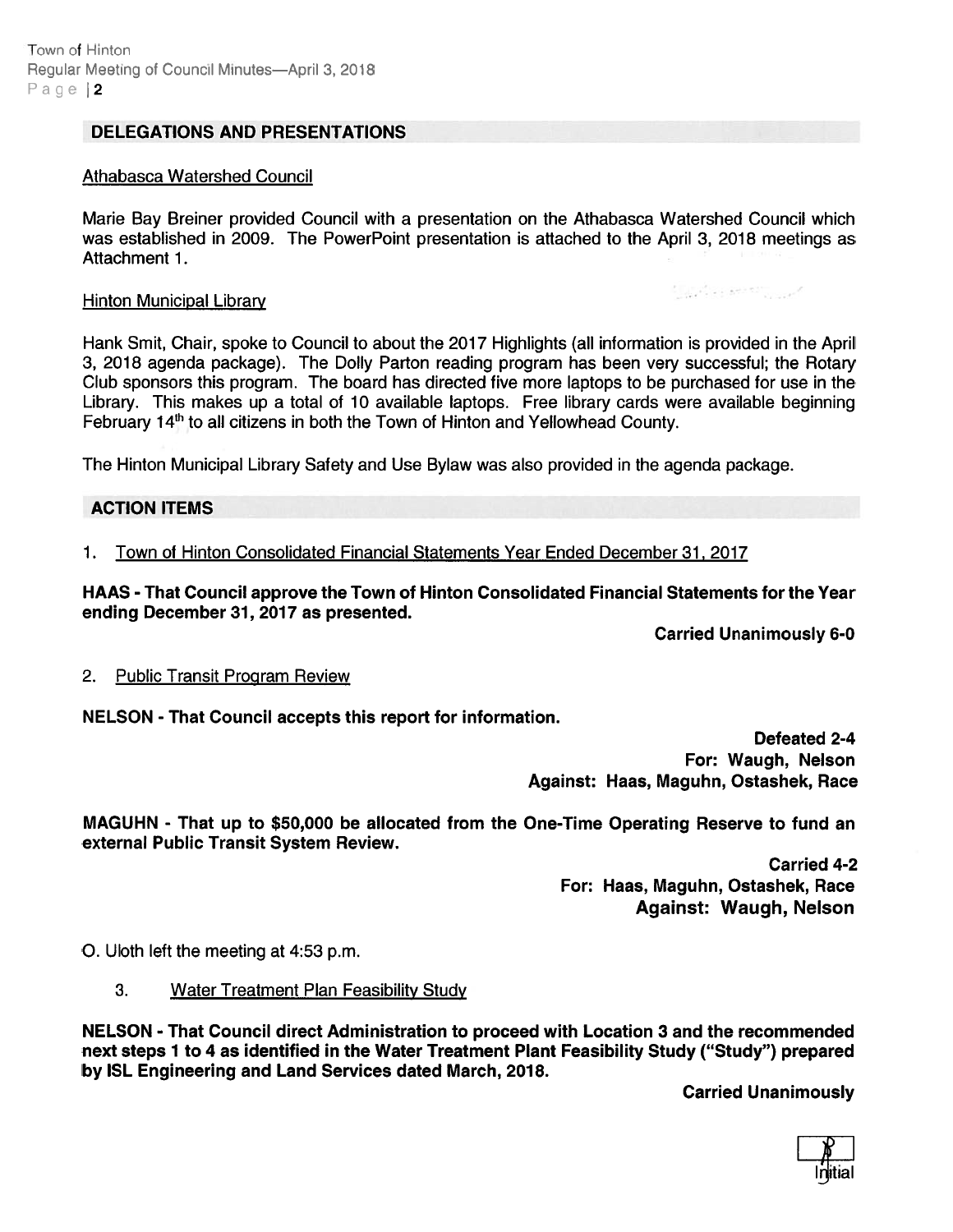Town of Hinton Regular Meeting of Council Minutes-April 3, 2018 Page 3

> HAAS - That the Request for Decision titled, "Town of Hinton — Water Treatment Plant Future Water Treatment Plant Feasibility Study" and attachments, remain private pursuan<sup>t</sup> to Sections 16, 21, 23, 24 and 25 of the Freedom of Information and Protection of Privacy Act, RSA 2000, Chapter F-25.

> > Carried Unanimously

W. Jones left the meeting at 5:01 p.m.

#### INFORMATION ITEMS

1. Council Information Package #1 and #2 for April 3, 2018

#### HINTON MUD RUN REQUEST TO WAIVE FEES

HAAS - That Council direct Administration to bring <sup>a</sup> repor<sup>t</sup> back to Regular Council meeting on April 17, 2018 in regards to the reques<sup>t</sup> for funding for the mud run on Town owned land. Carried Unanimously

MAGUHN - That Council Information Packages #7 and #2 for April 3, 2018 accepted for information.

Carried Unanimously

#### REPORTS FROM MAYOR, COUNCIL, CHIEF ADMINISTRATIVE OFFICER

1. Council Updates (Training, Conferences, Committees, Community Events)

Councillors reported on the various committees, meetings, and activities they attended since the last Regular Council meeting and what they plan on attending in the coming weeks.

2. Chief Administrative Officer Report

Denise Parent, Interim Chief Administrative Officer, provided an update on administrative matters.

3. Administrative Inquiries

There were no Administrative Inquiries.

#### NOTICES OF MOTION

Council did not presen<sup>t</sup> any Notices of Motion.